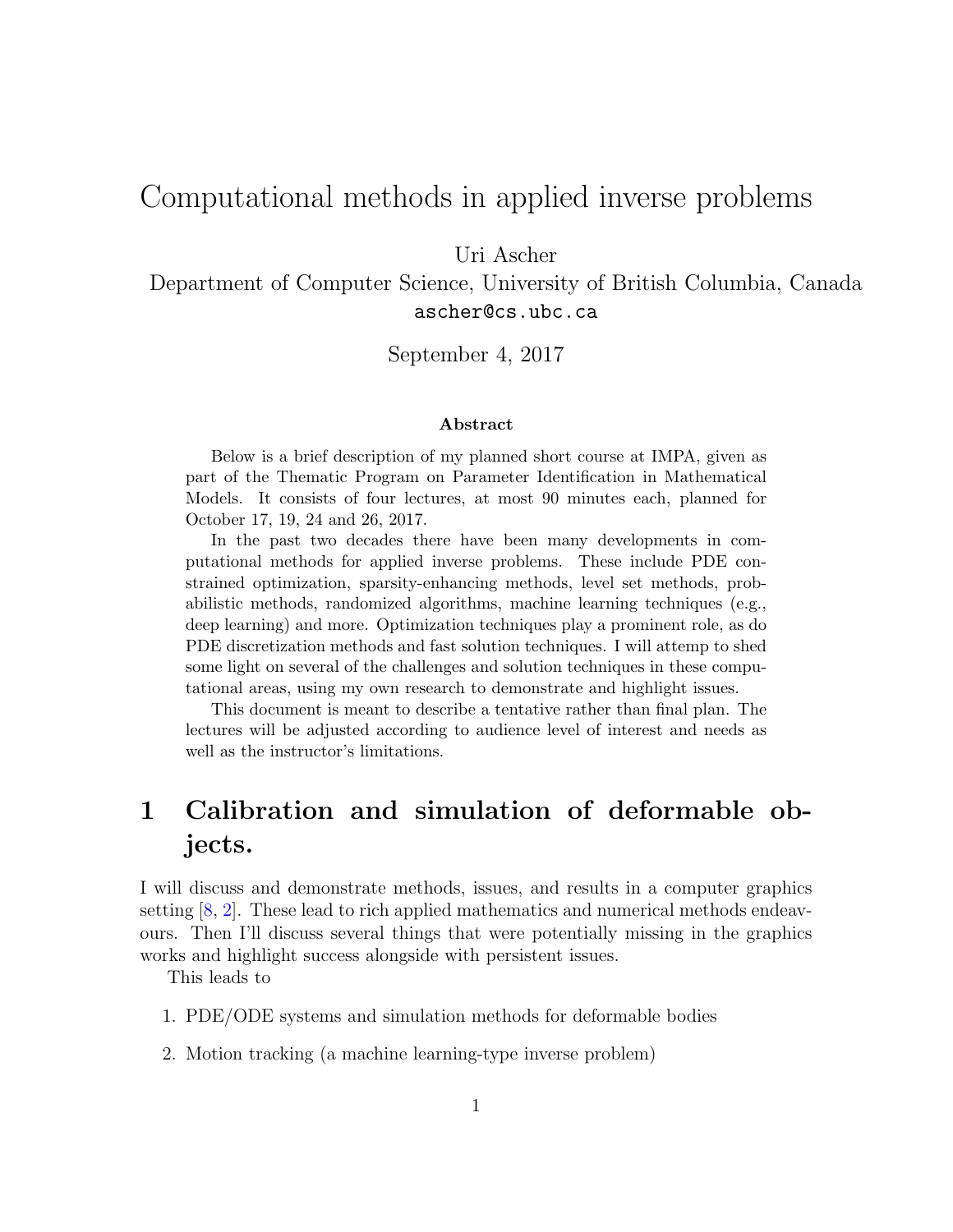- 3. Parameter estimation in hyperbolic-type PDEs
- 4. Handling data

Some of these issues are further desribed in this lecture, while others are delayed to future ones.

## **2 Data manipulation and completion**

Consider inverse problems whose forward operator involves the solution of a PDE system. The PDE depends on some material property (a distributed parameter that forms a surface over the PDE domain), and the purpose of the inverse problem is to calibrate the model by estimating the distributed parameter function. This is done by requiring a given function of the field to match a set of given noisy measured data. Often in applications the data is available only at a restricted set of locations, or situations, while existence and uniqueness theory, or other considerations, demand that a fuller set (e.g., "data everywhere") be given. It is then tempting to *complete the data*, e.g., by a potentially sophisticated interpolation, before starting the inverse problem solution process. Such data completion, however, has its well-known perils as well.

This lecture describes our various techniques for handling (or avoidance) of data completion in the context of practical applications that include

- 1. Electromagnetic data inversion in geophysical exploration [[3\]](#page-2-1)
- 2. Local volatility surface calibration for commodity markets in finance [[1\]](#page-2-2)
- 3. Plant motion tracking and calibration in computer graphics [[8](#page-3-0)]
- 4. Monte Carlo methods for problems involving many data sets (or experiments) [[6\]](#page-3-1)

# **3 Estimating the trace of a large implicit matrix and applications**

This lecture describes algorithms, theoretical results and practical application of work that is mainly due to my former PhD student Fred Roosta, with participation by Kees van den Doel and myself [[4](#page-3-2), [7](#page-3-3), [5](#page-3-4)].

Inverse problems involving systems of PDEs can be very expensive to solve numerically. This is so especially when many experiments, involving different combinations of sources and receivers, are employed in order to obtain reconstructions of acceptable quality. The mere evaluation of a misfit function (the distance between predicted and observed data) often requires thousands of PDE solves. We develop and assess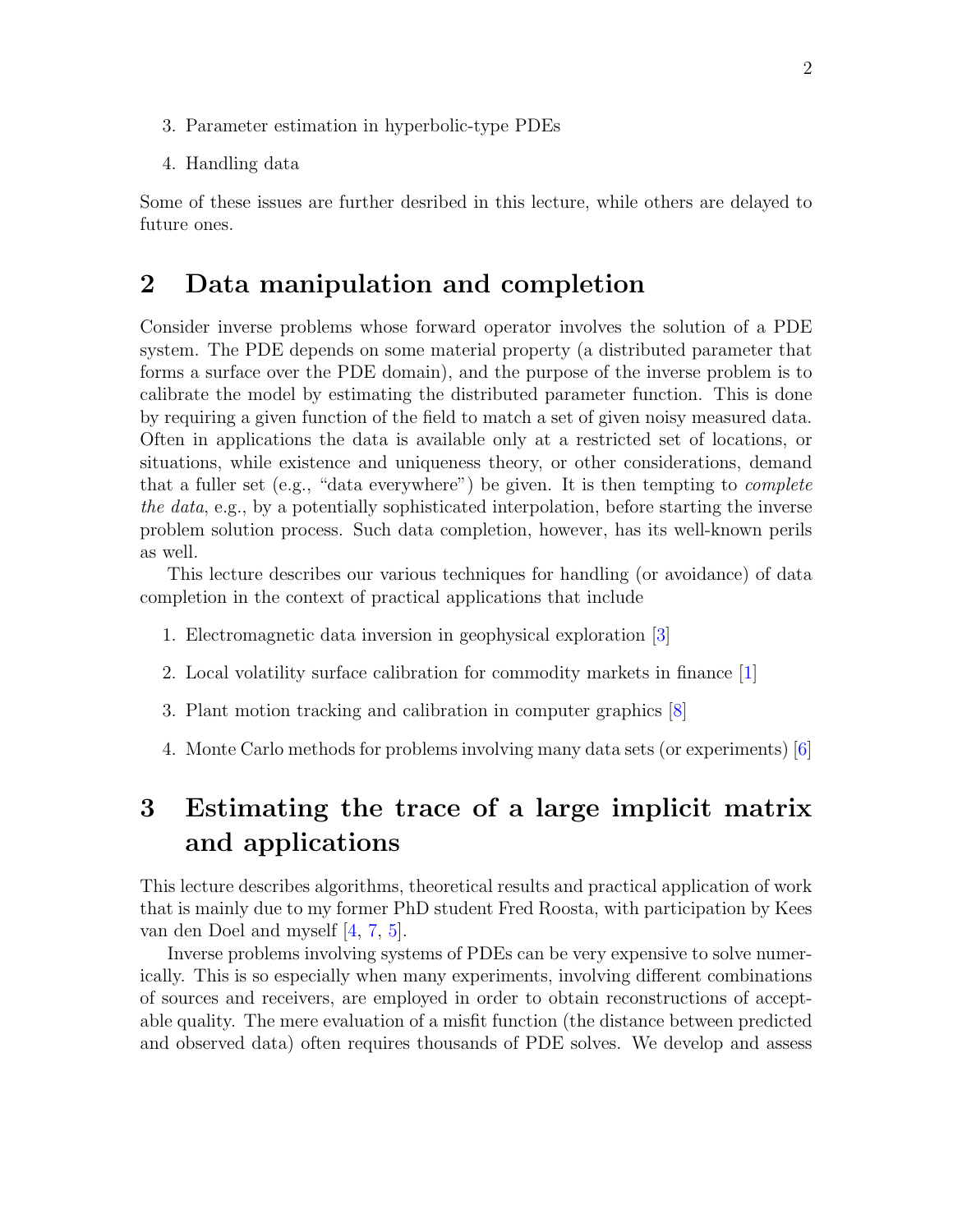randomized algorithms for dimensionality reduction, to make the corresponding computational burden tolerable.

The essence of such algorithms boils down to estimating the least squares misfit function, which in turns leads to Monte-Carlo methods for trace estimation for implicit matrices. We state and prove theoretical probabilistic bounds regarding the efficiency of such methods, depending on the probability distribution and the matrix properties.

The approach and algorithms are demostrated on the DC resistivity problem with rough solutions as well as other problems. Highly efficient variants of the resulting algorithms are identified.

## **4 Numerical Analysis and Visual Computing: not too little, not too much**

Visual computing is a wide area that includes computer graphics and image processing applications, where the "eyeball-norm" rules.

I will discuss two case studies involving numerical methods and analysis applied to this area.

- 1. The first case study involves motion simulation and calibration of soft objects such as cloth, plants and skin. The lecture continues Lecture 1 and uses material from current joint work with Edwin Chen and Dinesh Pai. The governing elastodynamics PDE system, discretized in space already at the variational level using FEM, leads to a large, expensive to assemble, dynamical system in time, where the damped motion may mask highly oscillatory stiffness. Geometric integration ideas are making their way into visual computing research these days in search for more quantitative computations.
- 2. The other case study involves some image processing problems where there is a premium for local approaches that do not necessarily involve PDEs. I will demonstrate and discuss.

### **References**

- <span id="page-2-2"></span>[1] V. Albani, U. Ascher, X. Yang, and J. Zubelli. Data driven recovery of local volatility surfaces. *Inverse Problems and Imaging*, 11(5):799–823, 2017.
- <span id="page-2-0"></span>[2] D. Chen, D. Levin, L. Matusic, and D. Kaufman. Dynamics-aware numerical coarsening for fabrication design. *ACM Trans. Graphics*, 36(4), 2017.
- <span id="page-2-1"></span>[3] E. Haber, U. Ascher, and D. Oldenburg. Inversion of 3D electromagnetic data in frequency and time domain using an inexact all-at-once approach. *Geophysics*, 69:1216–1228, 2004.